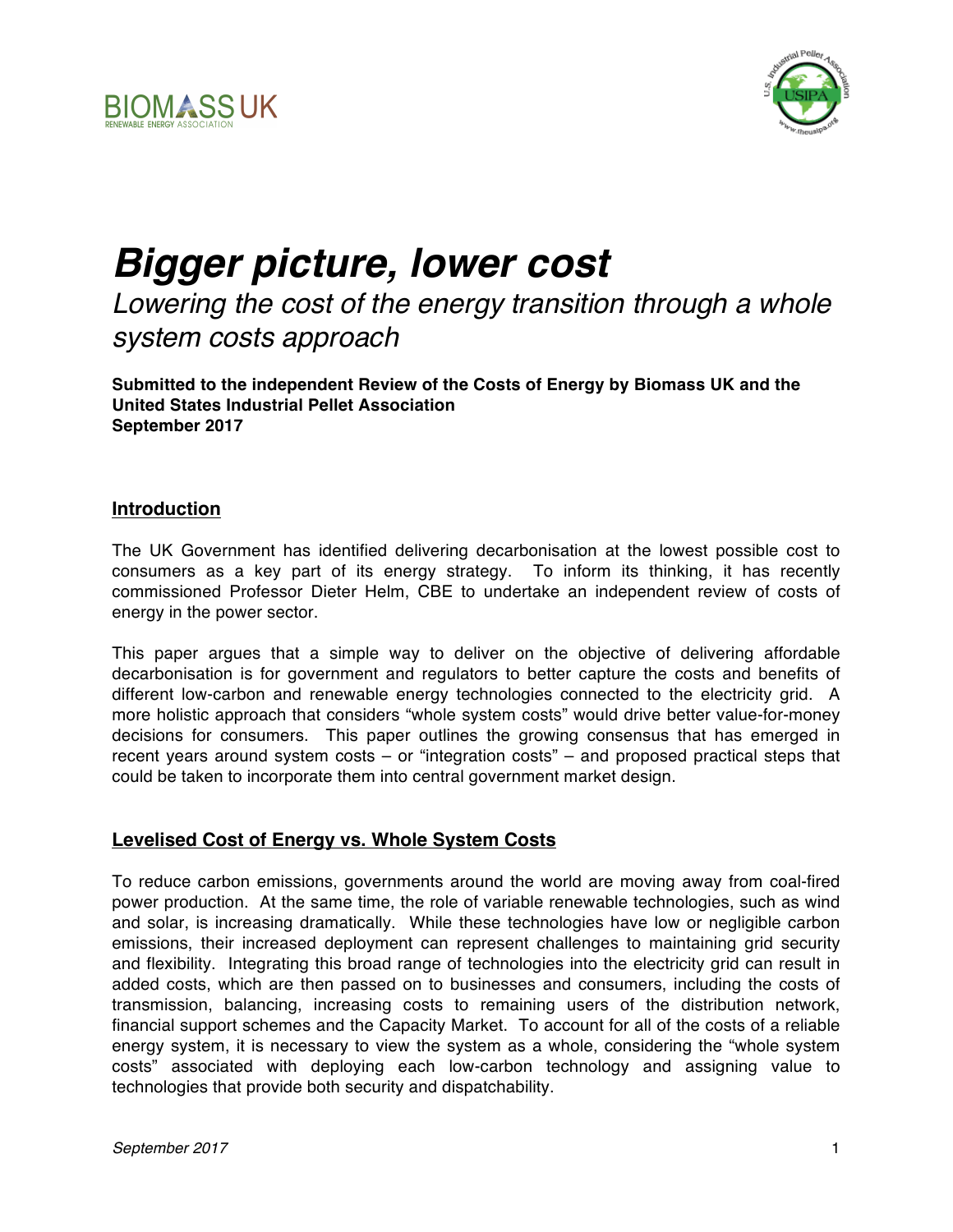



For years the government has compared the "affordability" of different technologies based on their Levelised Cost of Energy (LCOE) – a simple metric that considers the costs of building, financing, fueling and maintaining an energy project over its lifespan. However, this approach fails to consider the costs associated with maintaining a controllable and flexible energy grid, such as ensuring reliable back-up power, balancing fluctuations in energy demand, maintaining system stability and building new or upgraded transmission lines and cables. These costs are ultimately paid for by consumers and businesses through networking and balancing costs on their bills. These sections of energy bills are not always clear to consumers, but they have been blamed for a significant portion of energy bill increases. One estimate from the National Grid has suggested that balancing costs alone will double between 2015 and 2020 to rise to £2 billion per year.<sup>1</sup>

# **The Government's Approach to Whole System Costs**

By failing to take system costs into account when planning the low-carbon energy system, the government risks making an error that will ultimately cost consumers and business more in the long-run. However, in recent years there has been growing awareness within the government on this issue. In November 2015, then Secretary of State for Energy and Climate Change Amber Rudd MP said in a keynote speech,

*"In the same way generators should pay the cost of pollution, we also want intermittent generators to be responsible for the pressures they add to the system when the wind does not blow or the sun does not shine. Only when different technologies face their full costs can we achieve a more competitive market."<sup>2</sup>*

More recently, a report commissioned by the Department for Business, Energy, and Industrial Strategy (BEIS), made public earlier this year, also found that LCOE is an outdated metric and states, "there is a growing body of literature that suggests that comparisons on this basis do not capture all the costs and benefits associated with a particular technology."<sup>3</sup> This analysis is supported by a report commissioned by the Committee on Climate Change, which concludes,

*"System integration costs exist because, when a change in the generation mix occurs, optimal generation dispatch to meet energy demand changes, the generation investment required to maintain a given security standard changes, network infrastructure requirements change, and the requirements for ancillary services change. Hence the LCOE… is not the only consideration government*  faces when estimating costs of alternative generation mixes. The Imperial *[College] modelling estimates these system integration costs… are significantly* 

 <sup>1</sup> Gosden, Emily (27 June 2016). *Balancing demand 'could cost National Grid £2bn'*. Daily Telegraph.

http://www.telegraph.co.uk/business/2016/06/26/balancing-demand-could-cost-national-grid-2bn/.

<sup>2</sup> Rudd, Amber (November 2015). *Speech on a new direction for UK energy policy.* https://www.gov.uk/government/speeches/amber-ruddsspeech-on-a-new-direction-for-uk-energy-policy.<br><sup>3</sup>Frontier Economics (March 2017). *Whole power system impacts of electricity generation technologies.* 

https://www.gov.uk/government/uploads/system/uploads/attachment\_data/file/601345/Whole\_Power\_System\_Impacts\_of\_Electricity\_Generatio n\_Technologies\_\_3\_.pdf.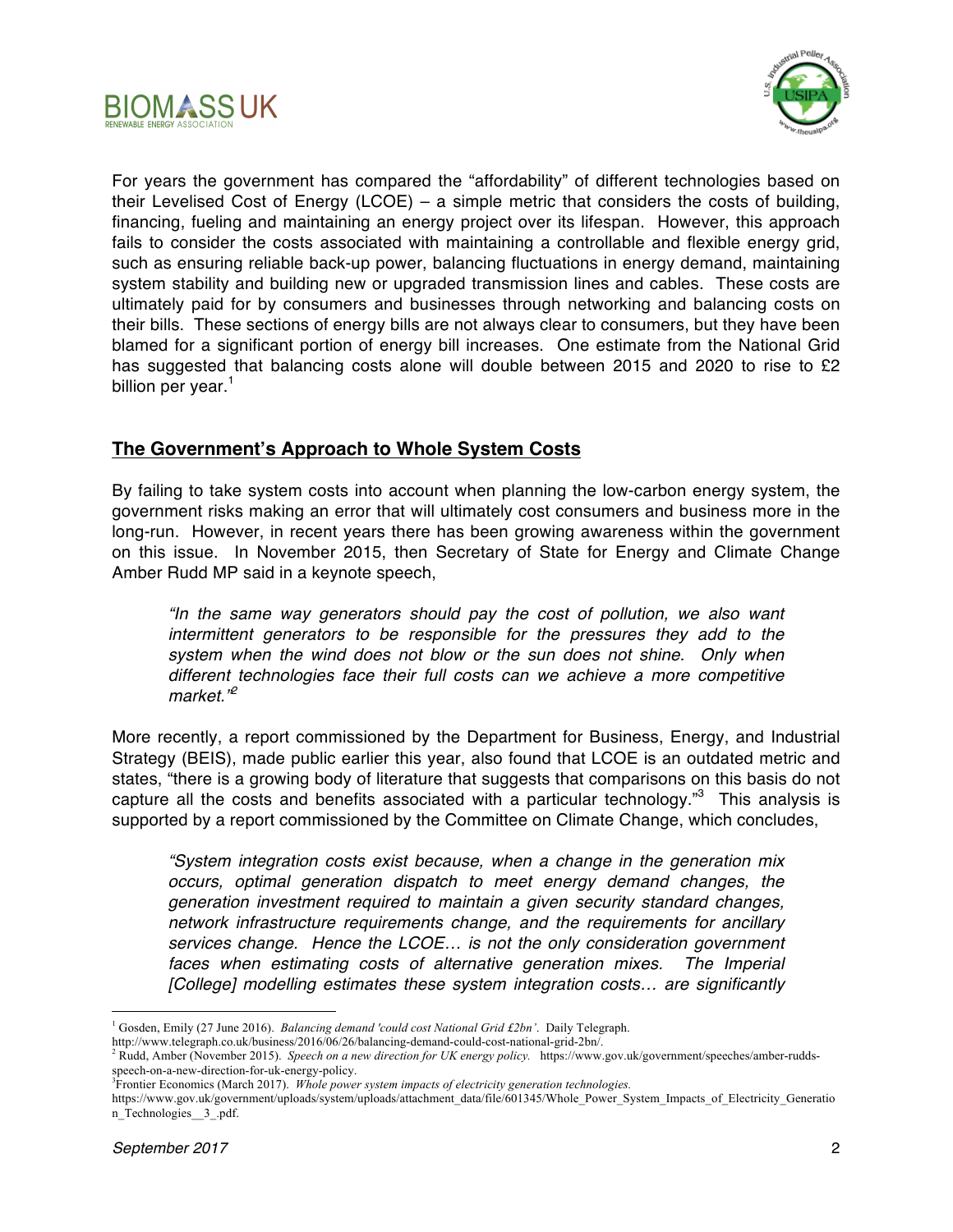



*higher for intermittent renewables than other forms of low-carbon generation… Therefore, if the government does not consider the whole system costs that competing technologies impose on the power system, consumers could end up paying more than necessary to achieve the objectives of decarbonisation and security of supply."<sup>4</sup>*

The government also demonstrated an evolution in its thinking towards system costs in its "Value for Money Assessment" of Hinkley Point C published earlier this year. In this report, BEIS compared the cost of supporting Hinkley Point C to other technologies, such as onshore wind, offshore wind, and solar on a system costs basis.<sup>5</sup> While a positive step, this does raise the question why this approach is not being taken by government methodically and systematically across all policy-making.

#### **Capturing System Costs in Government Policy**

To address this major gap in policy-making, a 2016 study from Aurora Energy Research, a leading UK and German energy market analyst, developed measurement systems to account for gaps not currently assessed by LCOE calculations:<sup>6</sup>

• **Variability** – When weather-dependent renewable technologies are used to produce power, they have less control over their output than dispatchable technologies, which reduces their ability to contribute valuable electricity when electricity is needed. Aurora's analysis adjusts for this by assessing the "capture price" of a given technology relative to the average power price. Higher capture prices indicate that the particular technology is producing valuable electricity during periods of peak demand, e.g. winter afternoons, due to its dispatchability and flexibility. Put simply, they provide services that are more highly valued on the grid.

The researchers found that capture prices for gas and biomass were above average electricity prices because of their ability to switch on and off easily at times when they are needed. Supply from other technologies is less directly matched to demand, because they sometimes generate more at times when demand is lower, or vice versa. Capture prices reflect a value to the system based on matching supply and demand more or less closely. Aurora argues that this "time of production" value differential between the electricity produced by the different technologies is not considered in LCOE and needs to be accounted for.

• **Security of supply** – To maintain security of supply, notably at times when variable generation is not available, back-up power must always be on hand through

 <sup>4</sup> NERA Economic Consulting and Imperial College London (October 2015). *System Integration Costs for Alternative Low Carbon Generation Technologies – Policy Implications: Prepared for the Committee on Climate Change.* https://www.theccc.org.uk/wpcontent/uploads/2015/10/NERA-Final-Report-21-Oct-2015.pdf.

<sup>5</sup> Department of Energy and Climate Change (2016). *Hinkley Point C: Value for Money Assessment.*

https://www.gov.uk/government/uploads/system/uploads/attachment\_data/file/621400/Detailed\_value\_for\_money\_assessment.pdf.

<sup>6</sup> Aurora Energy Research (February 2016). *Comparing costs of renewable technologies.*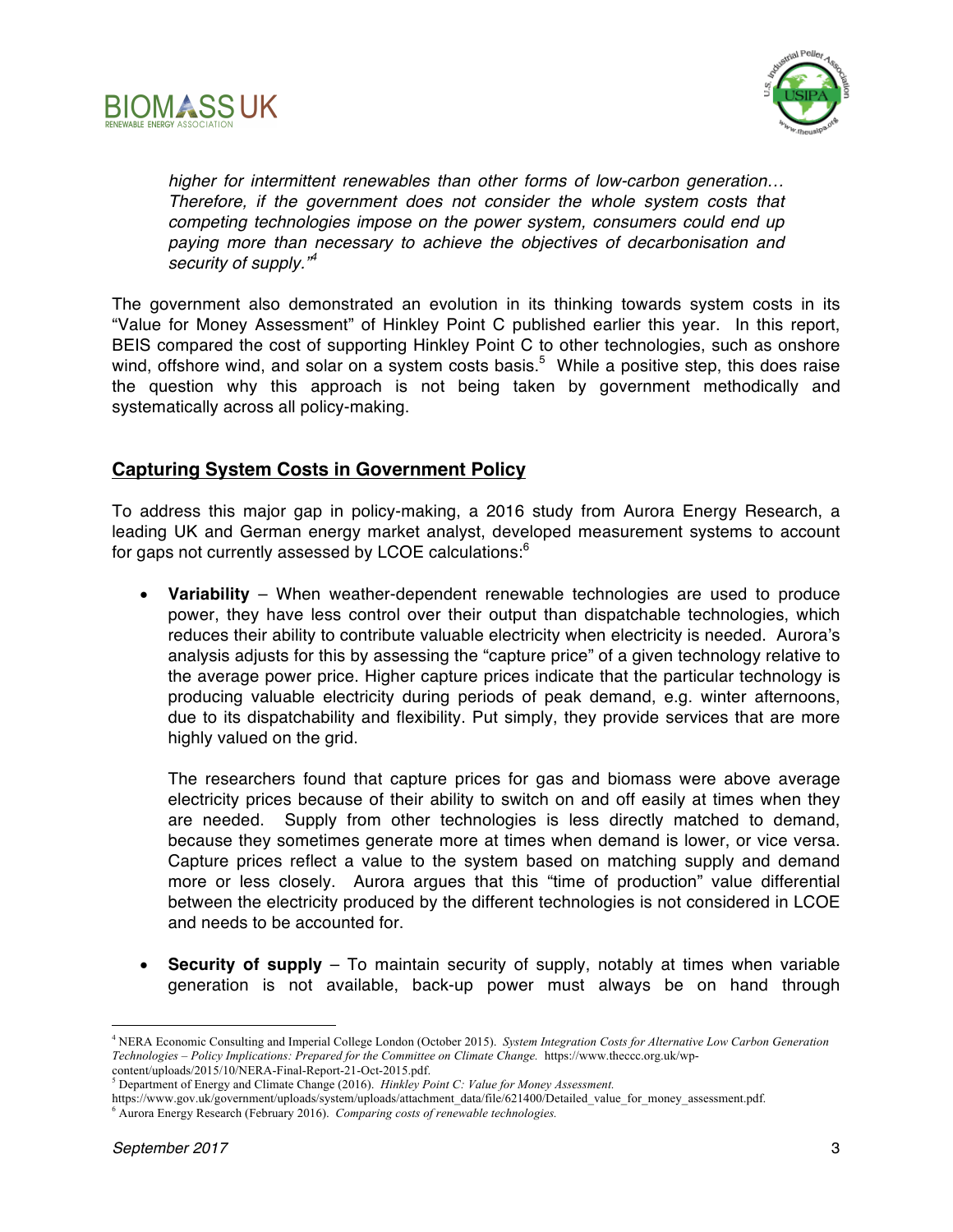



mechanisms such as the Capacity Market, which is also paid for by the consumer via energy bills. To adjust for the cost of having an available Capacity Market, Aurora researchers used data from the former Department of Energy and Climate Change to estimate each technology's contribution to security of supply and then charged the cost of the capacity mechanism to each technology accordingly. Their findings indicate dispatchable biomass is significantly more cost effective from a security of supply perspective.

- **Balancing**  Balancing costs are incurred when a technology fails to deliver the output it has committed to with the system operator in advance of actual delivery. Aurora's analysis suggests that biomass (a dispatchable technology) as well as nuclear (a baseload technology) have little or no balancing costs, meeting their commitments more frequently and at times even making money in the balancing market by over-delivering when necessary, which can help to lower associated subsidies. This difference in balancing costs between the different technologies requires a further adjustment to LCOE.
- **Transmission**  Transmission and distribution costs are based on the location of the power generator with the highest costs going to generators located farther away from demand centres. A portion of these costs is passed on to the consumer, but this is not accounted for in LCOE. Aurora's analysis indicates that biomass, nuclear, and gas have lower transmission costs than other renewables because they are often deployed at existing grid connection points.

Aurora's conclusion is that UK contract-for-difference (CfD) strike prices are not directly comparable across technologies because they do not make adjustments to account for the above additional system costs. By evaluating these factors and assigning appropriate handicaps to each energy technology in each category, Aurora's report finds that biomass has the lowest total system costs for any large scale renewable.

Further, a study by NERA Economic Consulting and Imperial College London found that the most cost-effective way to integrate renewable technologies is to have policies and market arrangements in place to account properly for the benefit of flexibility. NERA estimates that if the UK government were to switch to a whole system costs evaluation method for future CfD auctions, it could save consumers around £2 billion over a 15 year period.<sup>7</sup>

# **Biomass in a Whole System Costs Approach**

Biomass is currently the only large scale renewable technology that provides consistent power that is easily dispatchable to meet fluctuations in energy demand and can serve as back-up power generation to balance the grid alongside variable renewables. Without biomass as this

 <sup>7</sup> NERA Economic Consulting and Imperial College London (February 2016). *UK Renewable Subsidies and Whole System Costs, The Case for Allowing Biomass Conversion to Compete for a CfD: Prepared for Drax.* 

http://www.nera.com/content/dam/nera/publications/2016/NERA\_Imperial\_Feb\_2016\_Renewable\_Subsidies\_and\_Whole\_System\_Costs\_FINA L\_160216.pdf.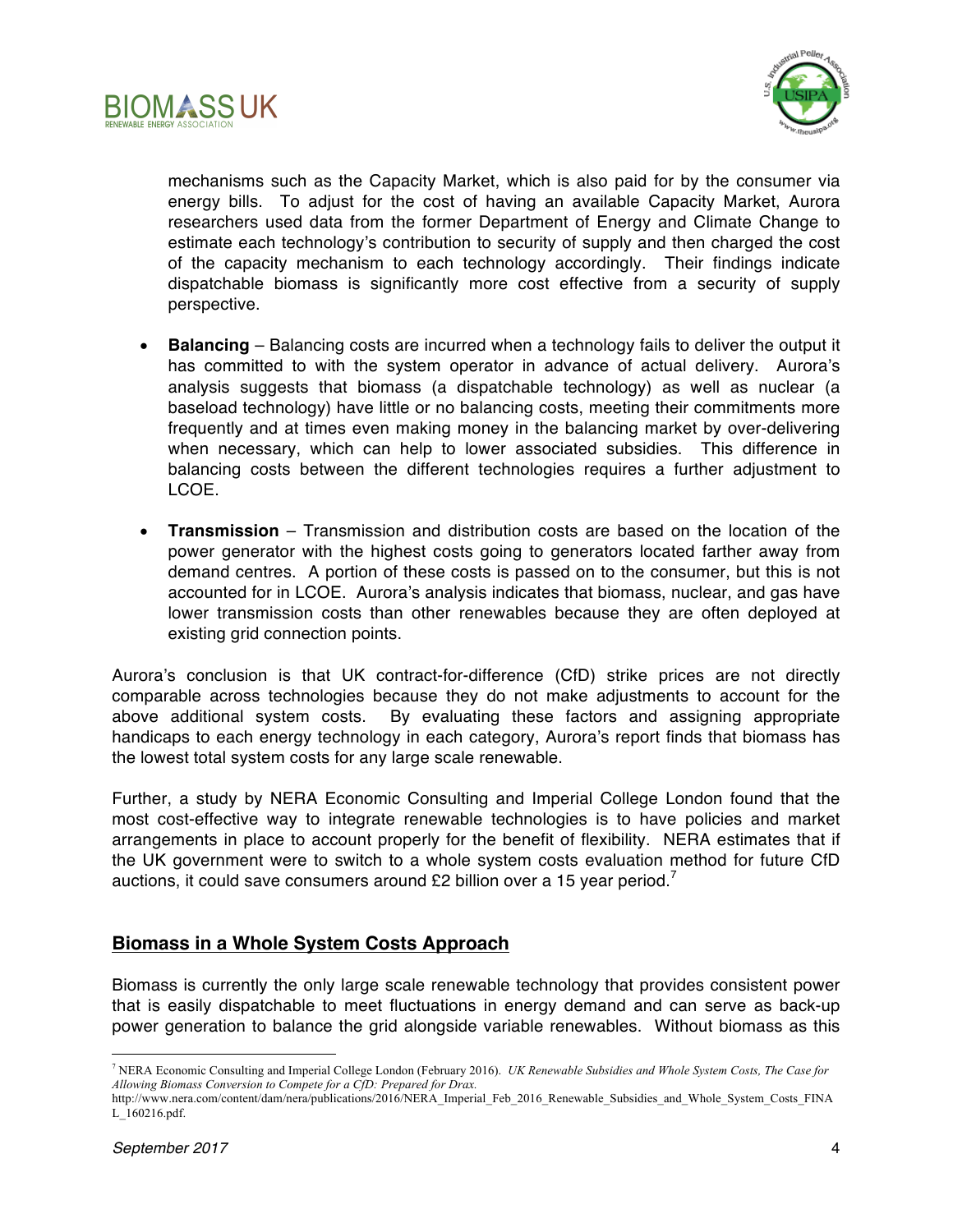



back-up, generators must rely on fossil fuels – whether gas, coal, or diesel – to produce ondemand energy. The full cost (both monetary and environmental) of security the grid, ensuring flexibility, and keeping the lights on is not considered.

The focus on LCOE has resulted in some technologies, such as biomass, being seen as relatively more expensive, albeit still a low-cost option among renewables. The benefits of having biomass as part of the renewables mix for grid security and stability purposes have been ignored. If these benefits are accounted for, biomass is even more cost-effective than originally thought.

NERA Economic Consulting estimates that if biomass were allowed to compete in upcoming renewable auctions on a whole system costs basis, it would be the cheapest available technology per MWh. Aurora's research finds similar results, with biomass as the cheapest renewable option when all system costs are accounted for. In addition, both studies find that the flexibility of biomass results in low system integration costs and NERA states, "including biomass as part of the generation mix is likely to lower the costs associated with adding more wind and solar power to the system."<sup>8</sup> Not only is biomass cheaper, it helps facilitate the addition of new renewable technologies to the energy system and helps enable the phase out and closure of coal plants without sacrificing capacity or grid security*.*

The cost-effectiveness of biomass is underscored by the fact that Drax Power Station, the largest single site renewable electricty generator in the Great Britain, produced 16% of the country's renewable electricity in 2016, with only 10% of the government support paid out to renewable electricity generators. This is based on the output of Drax's biomas units relative to other projects supported under the Renewables Obligation (RO), who receive more support per MWh despite producing less electricity. In fact, last year, Drax's biomass units generated five times more renewable power than the next biggest project supported under the RO. $^9$ 

In addition to its competitive cost, biomass provides significant carbon savings as well. Sustainability data provided over several years by Drax and regulated by the Office of Gas and Electricity Markets (Ofgem) demonstrates that woody biomass can reduce carbon emissions over 80% when used in place of coal to produce electricity.<sup>10</sup> Futhermore, biomass is lower in sulphur, nitrogen, and other harmful pollutants.<sup>11</sup>

There is a large body of peer-reviewed research available on biogenic carbon, including a report published by BEIS earlier this year on carbon emissions in various biomass feedstock scenarios, which agrees that producing electricity from sustainably-sourced, lower-grade wood fibre produces significant carbon savings when compared to fossil fuels.<sup>12</sup> These savings are

<sup>8</sup> NERA Economic Consulting and Imperial College London (February 2016). 9 Drax (23 March 2017). *More power per pound.* https://www.drax.com/energy-policy/more-power-per-pound/ .

<sup>10</sup> Drax (2017). *Sustainability Reporting*. https://www.drax.com/sustainability/sustainability-reporting.

<sup>&</sup>lt;sup>11</sup> UK Environment Agency (April 2009). *Minimising greenhouse gas emissions from biomass energy generation*.

http://www.globalbioenergy.org/uploads/media/0904\_Environment\_Agency\_\_Minimising\_greenhouse\_gas\_emissions\_from\_biomass\_energy\_ge neration.pdf.

<sup>&</sup>lt;sup>12</sup> Ricardo Energy and Environment (2017). *Use of North American woody biomass in UK electricity generation: Assessment of high carbon biomass fuel sourcing scenarios*. https://www.gov.uk/government/publications/use-of-high-carbon-north-american-woody-biomass-in-ukelectricity-generation.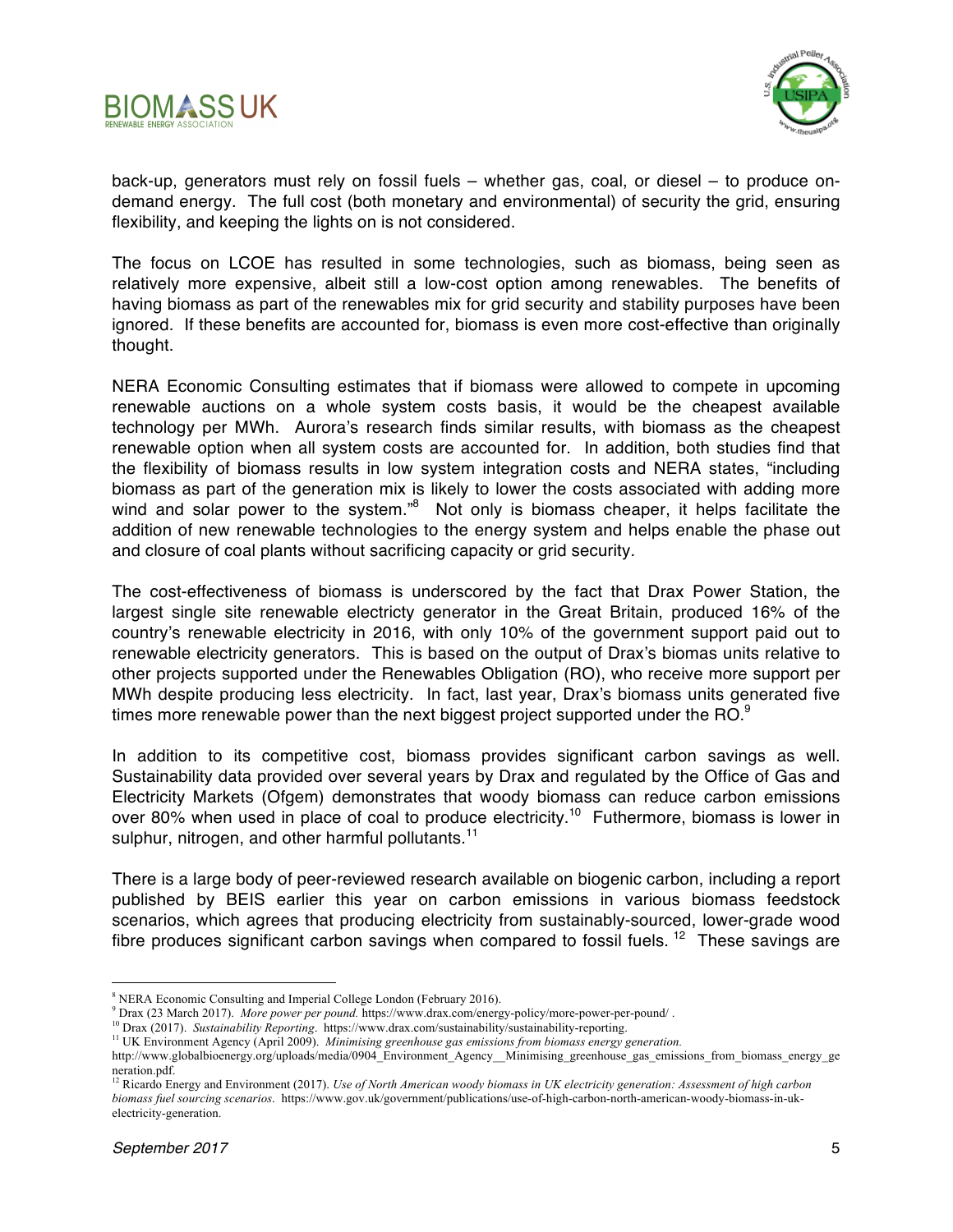



reinforced by the UK's leading Sustainability Criteria for Biomass, which require a cut in emissions of at least 70% compared to the EU Fossil Fuel Grid Average, across the whole biomass supply chain. $13$ 

### **Policy Recommendations**

Based on the strong body of research behind a whole system costs approach, the government should support an energy price calculation that accounts for the various impacts of a given technology on the energy system and values the benefits of dispatchable energy sources for grid stability and security. Using a whole system costs approach will ensure the UK moves forward with the most cost-effective, reliable, clean energy technology mix possible. Additionally, given its comparatively low cost, sustainably-sourced biomass should be allowed to compete for future renewable auctions. The dispatchability and reliability of biomass make it a smart investment.

The following policies support these positions.

• **The UK government should use a whole system costs analysis to evaluate the costs of different energy projects, taking into account intermittency and system integration costs.**

The current LCOE method fails to show the associated costs and benefits of different technologies on an equal footing and does not account for system costs of decarbonising the energy market. These costs must be accounted for to ensure that energy bills remain low while also achieving decarbonisation goals.

• **BEIS should reform the contract-for-difference (CfD) scheme by creating one "pot" for all renewable technologies, including biomass, and use a full system costs analysis when determining which projects will receive support under the regime. It should also remove the "maxima" on fueled technologies.**

When evaluating whole system costs, biomass is a very competitive renewable energy source and is currently the only large scale renewable that provides both baseload and dispatchable power. By allowing biomass to compete with other renewable technologies on a level playing field, the government will secure better value outcomes from future CfD auctions.

Alternatively, support should be allocated proportionally between "controllable" and "intermittent" technologies. This would also deliver better value outcomes while ensuring that the government is commissioning a sufficient level of flexible power required to balance the future low-carbon electricity grid.

 <sup>13</sup> Ofgem (2017). *Biomass sustainability.* https://www.ofgem.gov.uk/environmental-programmes/ro/applicants/biomass-sustainability.